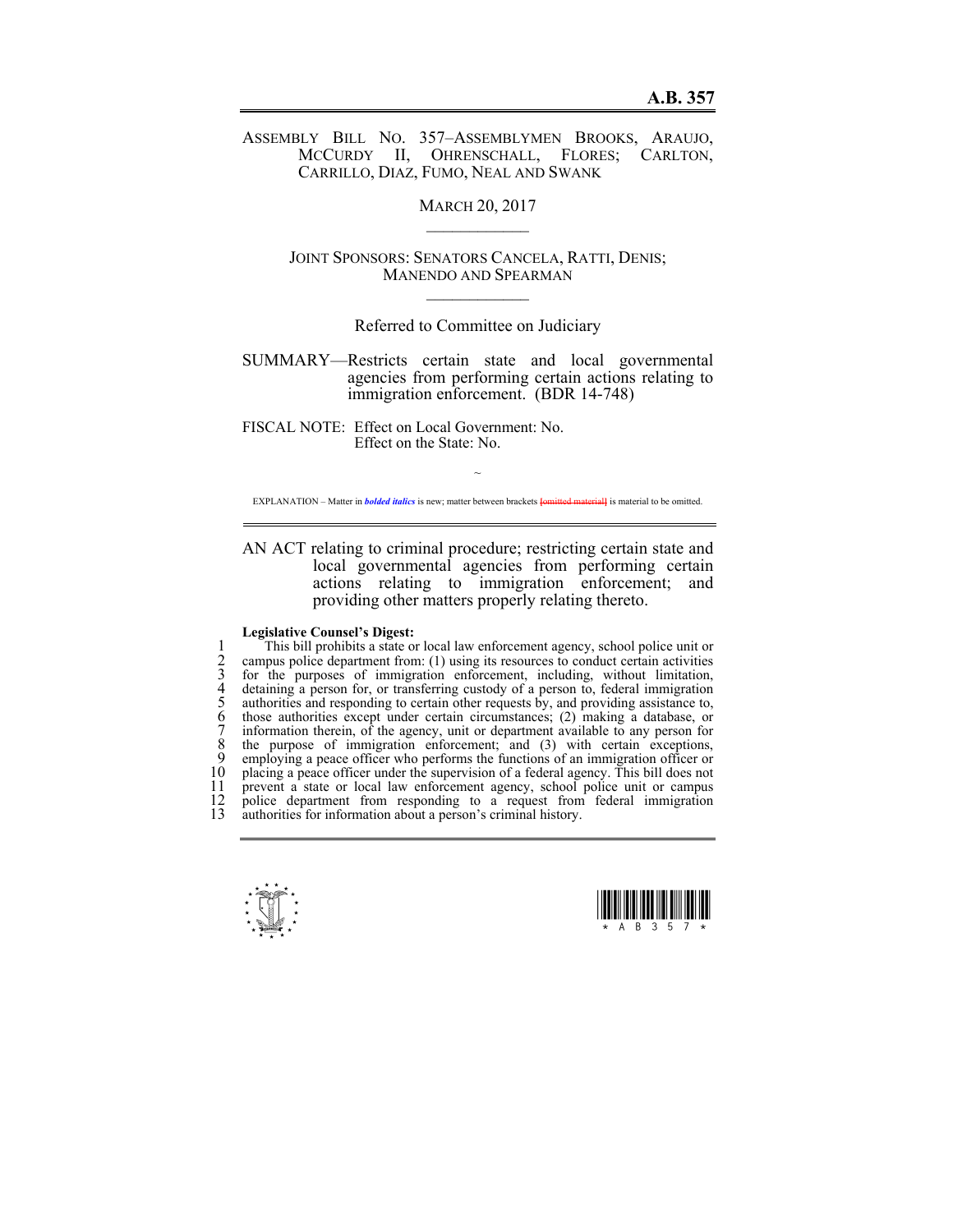## THE PEOPLE OF THE STATE OF NEVADA, REPRESENTED IN SENATE AND ASSEMBLY, DO ENACT AS FOLLOWS:

**Section 1.** Chapter 171 of NRS is hereby amended by adding<br>2 thereto a new section to read as follows: 2 thereto a new section to read as follows: *1. No state or local law enforcement agency, school police unit or campus police department shall: (a) Use money, facilities, property, equipment or personnel of the agency, unit or department to investigate, interrogate, detain, detect or arrest a person for the purposes of immigration enforcement, including, without limitation: (1) Inquiring into or collecting information about the immigration status of a person. (2) Detaining a person on the basis of a hold request, except where there is an independent finding of probable cause. (3) Responding to a notification request or transfer request. (4) Providing or responding to a request for nonpublic personal information about a person, including, without limitation, information about the person's home address, work address or date of release from custody. (5) Making an arrest on the basis of a civil immigration warrant, except where there is an independent finding of probable cause. (6) Giving a federal immigration authority access to interview a person who is in custody, except pursuant to a judicial warrant and, if the person is represented by counsel: (I) Notice is provided to counsel; and (II) Counsel is provided the opportunity to be present during the interview. (7) Assisting a federal immigration authority in the activities described in 8 U.S.C. § 1357(a)(3). (8) Performing the functions of an immigration officer, whether pursuant to 8 U.S.C. § 1357(g) or any other law, regulation or policy, whether formal or informal. (b) Make any database of the agency, unit or department,*  including a database which is maintained for the agency, unit or *department by a private vendor, or the information included therein other than information regarding a person's citizenship or immigration status, available to any person for the purpose of immigration enforcement. A person who is provided access to that database or information shall certify in writing that the database or information, as applicable, will not be used except in accordance with the provisions of this paragraph. (c) Place a peace officer under the supervision of a federal agency or employ a peace officer who performs the function of an* 



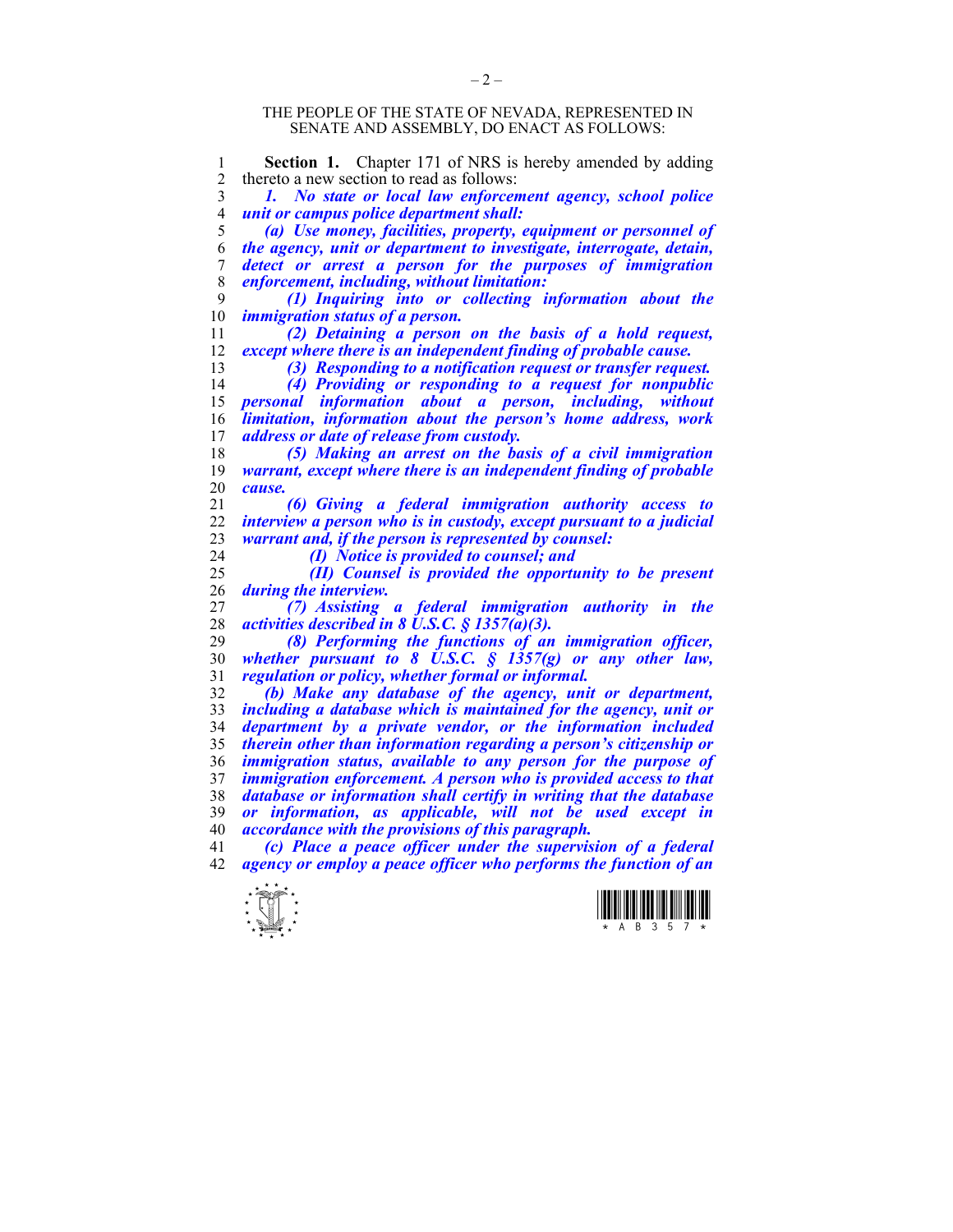*immigration officer pursuant to 8 U.S.C. § 1357(g), except to the extent that the peace officer remains subject to the laws of this State as they govern the conduct of peace officers and the policies of the agency, unit or department which employs the peace officer. 2. Nothing in this section shall be construed to prevent any* 

*state or local law enforcement agency, school police unit or campus police department from responding to a request from a federal immigration authority for information about a specific person's prior criminal arrests or convictions where otherwise allowed by the laws of this State.* 

*3. Notwithstanding any other provision of law, no state or local law enforcement agency, school police unit or campus police department shall transfer the custody of a person to a federal immigration authority for the purposes of immigration enforcement or detain a person at the request of a federal immigration authority for the purposes of immigration enforcement without a warrant. This subsection does not limit the prohibitions set forth in subsection 1.* 

*4. As used in this section:* 

*(a) "Campus police department" has the meaning ascribed to it in NRS 179D.015.* 

*(b) "Civil immigration warrant" means a warrant for a violation of federal civil immigration law, including, without limitation, a civil immigration warrant that is entered in a database of the National Crime Information Center.* 

*(c) "Federal immigration authority" means any officer, employee or person who is paid by or acting as an agent of:* 

*(1) The United States Immigration and Customs Enforcement or any division thereof;* 

*(2) The United States Customs and Border Protection or any division thereof; or* 

*(3) The United States Department of Homeland Security or any other component thereof and is charged with immigration enforcement.* 

*(d) "Hold request" means a request by a federal immigration authority that a state or local law enforcement agency, school police unit or campus police department maintain custody of a person who is in the custody of the agency, unit or department, as applicable, beyond the time the person would otherwise be eligible for release in order to facilitate the transfer of custody of the person to the federal immigration authority and includes, without limitation, Department of Homeland Security Form I-247D.* 

*(e) "Immigration enforcement" includes, without limitation, any and all efforts to investigate, enforce or assist in the investigation of any federal civil or criminal immigration law that*